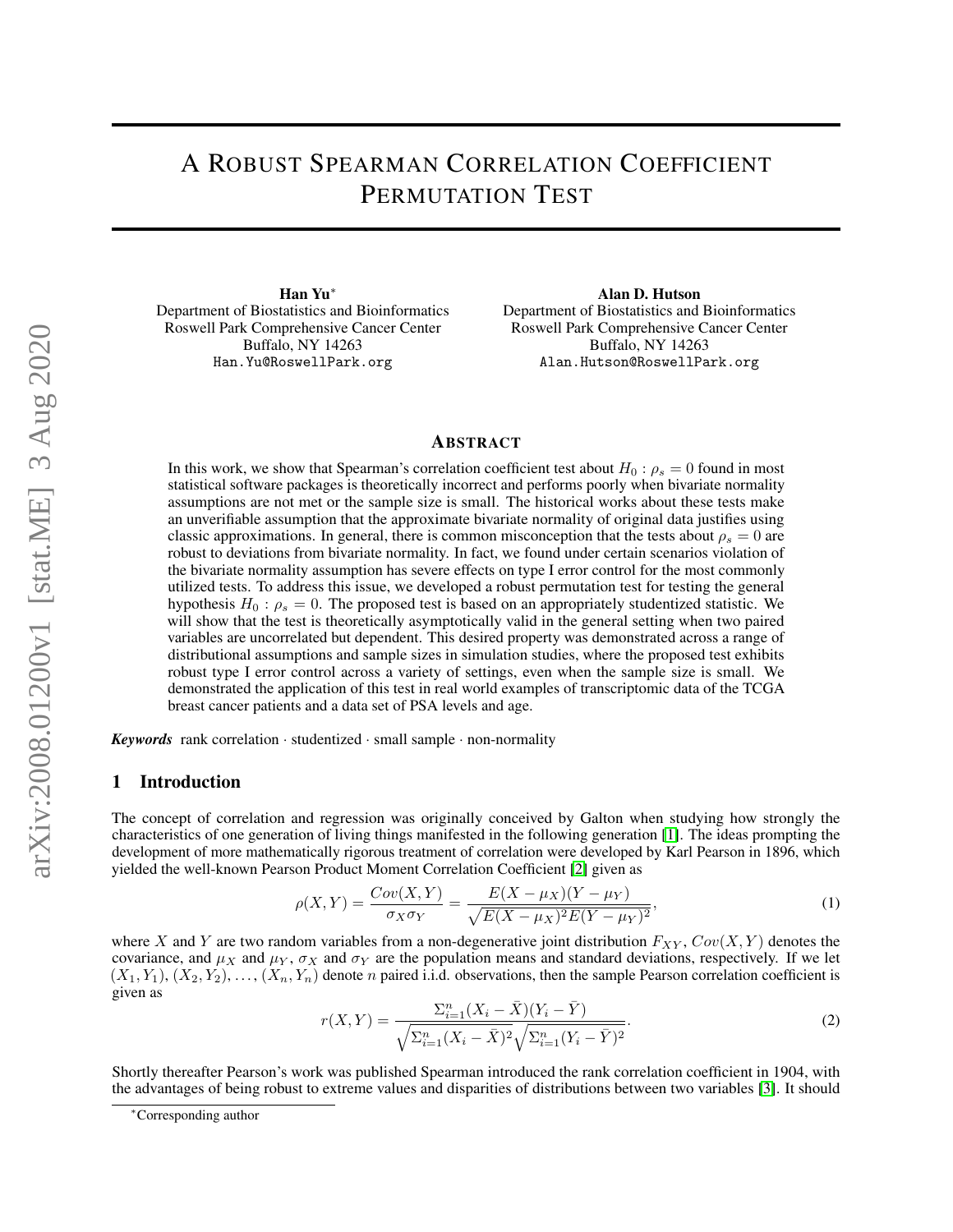be noted however that K. Pearson, in his biography of Galton, says that the latter "dealt with the correlation of ranks before he even reached the correlation of variates, i.e. about 1875", but Galton apparently published nothing explicitly [\[4\]](#page-8-3). Mathematically, Spearman's correlation coefficient is defined as the Pearson correlation coefficient on the ranks of  $(X_1, Y_1), (X_2, Y_2), \ldots, (X_n, Y_n)$  and denoted as

<span id="page-1-0"></span>
$$
\rho_s(X,Y) = \rho(a,b),\tag{3}
$$

where  $a_i = Rank(X_i)$  and  $b_i = Rank(Y_i)$  are the ranks of  $X_i$  and  $Y_i$ , respectively,  $i = 1, 2, \dots, n$ . In general, when discussing the Spearman correlation coefficient little attention is given to its population measure. However, if we consider that  $a_i/n$  converges to  $F(X_i)$ , then one may consider the population measure linked to Spearman's sample correlation coefficient as,

$$
\rho_s(X,Y) = \frac{E\{F_X(X) - E[F_X(X)]\}\{F_Y(Y) - E[F_Y(Y)]\}}{E\{F_X(X) - E[F_X(X)]\}^2 E\{F_Y(Y) - E[F_Y(Y)]\}^2} = \frac{E[F_X(X) - \frac{1}{2}][F_Y(Y) - \frac{1}{2}]}{E[F_X(X) - \frac{1}{2}]^2 E[F_Y(Y) - \frac{1}{2}]^2},\tag{4}
$$

where  $F_X$  and  $F_Y$  are the marginal cumulative distribution functions (CDFs) for X and Y, respectively. The sample estimator of  $\rho_s$  can be obtained by replacing the original observations with their ranks in Equation [2,](#page-0-0)

$$
r_s(X,Y) = r(a,b) = \frac{\Sigma_{i=1}^n (a_i - \bar{a})(b_i - \bar{b})}{\sqrt{\Sigma_{i=1}^n (a_i - \bar{a})^2} \sqrt{\Sigma_{i=1}^n (b_i - \bar{b})^2}} = 1 - \frac{6\Sigma_{i=1}^n (a_i - b_i)^2}{n(n^2 - 1)}.
$$
(5)

For samples from a bivariate normal population, there is also a known relation between the Spearman and Pearson correlation coefficients [\[5\]](#page-8-4), which is

$$
E(r_s) = \frac{6}{\pi(n+1)} \{ \sin^{-1}\rho + (n-2)\sin^{-1}\frac{1}{2}\rho \}.
$$
 (6)

While Pearson's  $\rho$  measures the linear relationship between two random variables it is often described that Spearman's  $\rho_s$  measures a monotonic association between X and Y, thus it may be considered more general measure of association, albeit it does measure the linear association between  $F(X)$  and  $F(Y)$ . Spearman's correlation coefficient is also less sensitive to extreme values because it is rank based. Due to these advantages, it is widely used as a measure of association between two measurements. It is often of interest to test whether two random variables are correlated, i.e.  $H_0: \rho_s = 0$ , for which the common methods include a t-distribution based test, incorrectly based on the approximate bivariate normality of the ranks, a test based on Fisher's Z transformation, again assuming approximate bivariate normality of the ranks, and what we term the naive permutation test. The  $t$ -distribution based test is commonly used when the sample size is large, with the  $t$ -statistic defined as

$$
t = r_s \sqrt{\frac{n-2}{1-r_s^2}}.
$$

Under bivariate normality assumptions this statistic approximately follows student's t distribution with  $n - 2$  degrees of freedom under  $H_0$ . For the test based on Fisher's Z transformation, the statistic is defined as

$$
Z = \frac{1}{2}\arctan(r_s) = \frac{1}{2}\ln\frac{1+r_s}{1-r_s}.
$$

Under bivariate normality assumptions the transformed Z statistic approximately follows normal distribution  $N(0, \frac{1.06}{n-3})$ under  $H_0$ . For small sample size scenarios, naive permutation tests are also often used, where X and Y are randomly shuffled separately to simulate the sample distribution of  $r_s$  under  $H_0$ , which is an exact test for testing the independence between X and Y under the null exchangeability assumptions, but may be an invalid test for testing  $H_0: \rho_s = 0$  given  $G(F(X), F(Y)) = G(F(X))G(F(Y))$  does not imply  $\rho_s = 0$ , where  $G(\cdot, \cdot)$  denotes the joint CDF of  $F(X), F(Y)$ .

These tests are so widely used that they are often the default options in common statistical software packages such as R [\[6\]](#page-8-5) and SAS [\[7\]](#page-8-6). However, there is little discussion that these tests relies on the untenable assumption that the underlying sample distribution of the ranks has a bivariate normal distribution, which is in fact an impossibility. Even among those who noted this assumption, there is a misconception that the above tests are robust to such deviations because Spearman's  $\rho_s$  is rank based. This is exemplified in a discussion by Feller et al. in their article [\[8\]](#page-8-7),

Conversely, starting from any bivariate distribution  $\phi(X, Y)$  we can always find monotonic transformations  $X = f(x)$ ,  $Y = g(y)$  to standardized normal variates x and y. The resulting bivariate distribution  $\psi(X, Y)$  will not necessarily be bivariate normal, but we think it likely that in practical stations it would not differ greatly from this form. This is a field in which further investigation would be of considerable interest.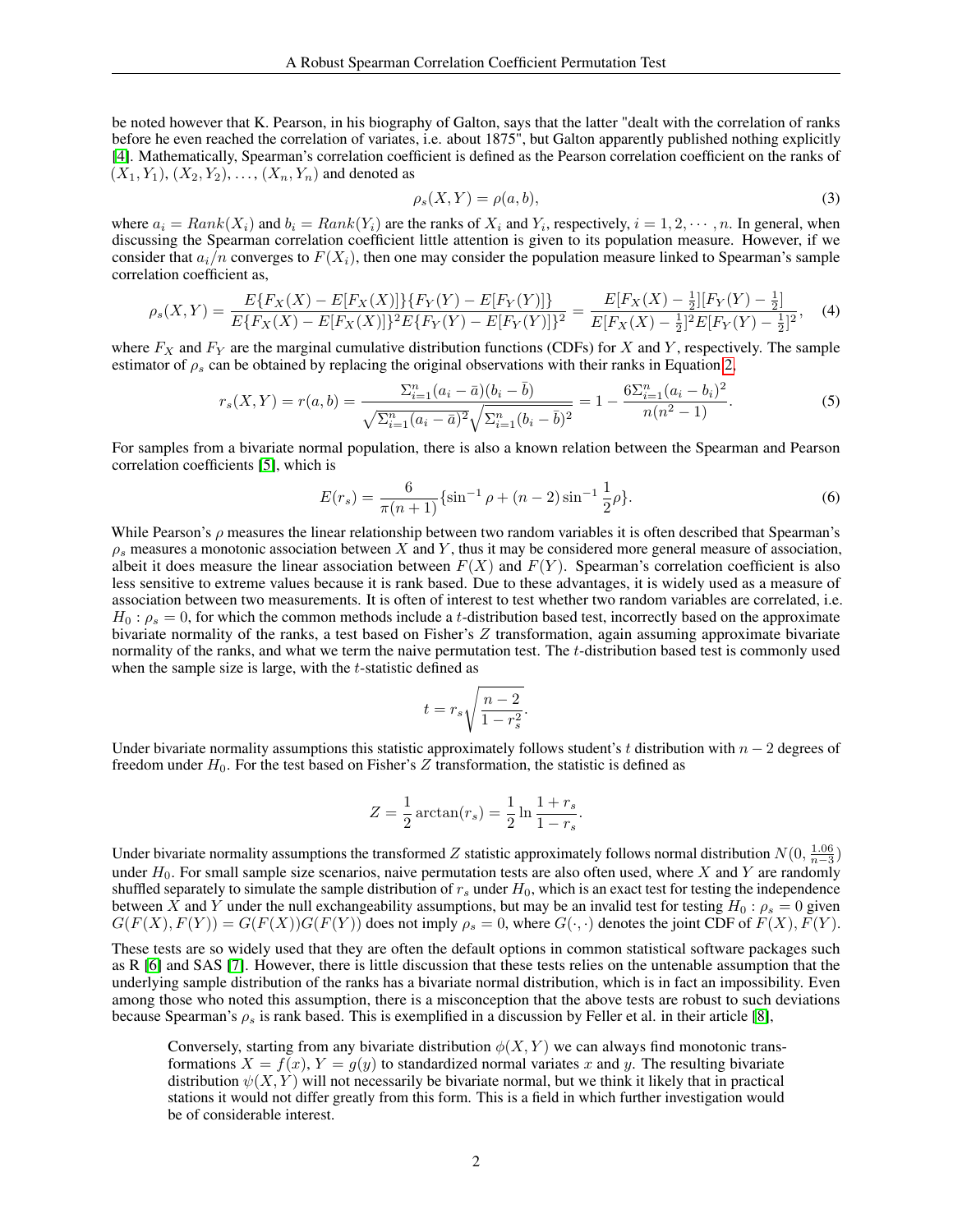However, as we will show in Section [3,](#page-4-0) all the commonly used tests about  $\rho_s = 0$  as discussed above, including the naive permutation test, are not even asymptotically valid when the non-exchangeabilty assumptions are violated under  $H<sub>0</sub>$ . In some cases, the type I error can severely drift away from the desired level as the sample size increases! A undesirable feature that is more notable in the era of "big-data". Another variation of this approach is the Fisher-Yates coefficient, which transforms the original  $X$  and  $Y$  to their corresponding normal quantiles before the testing [\[9\]](#page-8-8). Although the marginal distributions are of the transformed variates take a pseudo normal form, the joint normality of these transformed values is not guaranteed.

In terms of our modified permutation test it is important to note the classic large sample result in Serfling where the "distribution free" large sample normal approximation for the sampling distribution for Pearson's sample correlation coefficient r is derived using the multivariate delta method [\[4\]](#page-8-3). This method guarantees type I error converges to  $\alpha$ when  $n \to \infty$  given finite fourth moments. A straightforward way to obtain a similar result for Spearman's correlation is given by replacing the i.i.d sample with corresponding ranks. The test is asymptotically valid because the ranks are asymptotically independent, as we will discuss in Section [2.](#page-2-0) Even though large sample approximations about these estimators are asymptotically valid they tend to suffer inflated type I errors in the small sample setting, e.g.  $n < 50$ .

To address this issue, we propose a studentized permutation test for Spearman's correlation  $\rho_s$ , which extends the work or Diccicio and Romano for Pearson's correlation coefficient  $\rho$  [\[10\]](#page-8-9). We will show that the proposed test is asymptotically valid under general assumptions and is exact under exchangeability assumptions when  $G(F(X), F(Y)) = G(F(X))G(F(Y))$ , i.e. more simply when X and Y are independent. We show that our newly proposed test has robust Type I error controls type I error control even when the sample distribution is dependent (non-exchangeability) and non-normal. Importantly, the type I error is well controlled when the sample size is small. This will be illustrated by a set of simulation studies. Finally, we will demonstrate the application of this test in real world examples of transcriptomic data of TCGA breast cancer patients, as well as a data set of PSA levels and age.

# <span id="page-2-0"></span>2 Methods

#### 2.1 Background information

In this section, we start by reviewing the robust permutation test for Pearson's correlation coefficient as proposed by Diciccio and Romano[\[10\]](#page-8-9). Towards this end, we define  $G_n$  to be the set of all permutations  $\pi$  of  $\{1, \ldots, n\}$ . For testing independence between two random variables  $X$  and  $Y$ , the permutation distribution of any given test statistic  $T_n(X^n, Y^n)$  is defined as

$$
\hat{R}_n^{T_n}(t) = \frac{1}{n!} \sum_{\pi \in G_n} I\{T_n(X^n, Y_\pi^n) \le t\} \tag{7}
$$

where  $Y_{\pi}^n$  represents  $\{Y_{\pi(1)}, \ldots, Y_{\pi(n)}\}$ . In this setting, the permutation  $G_n$  is all possible pairwise combinations between  $X^n$  and  $Y^n$ . A level  $\alpha$  one-sided permutation test rejects if  $T_n(X^n, Y^n_{\pi})$  is larger than the  $1-\alpha$  quantile of the permutation distribution. The permutation test is exact when exchangeability assumptions hold, that is, the distribution of  $(X^n, Y^n)$  is invariant under the group of transformations  $G_n$ . The test using the Pearson correlation coefficient  $\hat{\rho}$  is exact when used a metric of dependence for testing the null hypothesis of independence given as

$$
H_0: P = P_X \times P_Y,
$$

where  $P_X$  and  $P_Y$  are marginal distributions of X and Y, respectively. The null hypothesis of independence is not equivalent to the test about zero correlation given as  $H_0$ :  $\rho = 0$  with the exception of limiting assumptions such as the data are distributed as bivariate normal random variables. In other words, in the general setting two random variables can be dependent but uncorrelated. In such cases, DiCiccio and Romano [\[10\]](#page-8-9) have shown that, with finite fourth moments, the permutation distribution of  $\hat{\rho}$  converges to  $N(0, 1)$ , but its sampling distribution converges to  $N(0, \tau^2)$ , where

$$
\tau^2 = \frac{\mu_{22}}{\mu_{20}\mu_{02}},
$$

and

$$
\mu_{pq} = E[(X_1 - \mu_1)^p (Y_1 - \mu_2)^q].
$$

Thus the test will not be level  $\alpha$  unless  $\tau = 1$ . In light of this result, DiCiccio and Romano proposed a studentized correlation test statistic, which has been shown to control Type I error asymptotically at  $\alpha$  when two random variables are dependent but uncorrelated [\[10\]](#page-8-9). Specifically, the studentized statistic is defined as  $S_n = \sqrt{n} \hat{\rho}_n / \hat{\tau}_n$ , where

$$
\hat{\tau}_n^2 = \frac{\hat{\mu}_{22}}{\hat{\mu}_{20}\hat{\mu}_{02}},
$$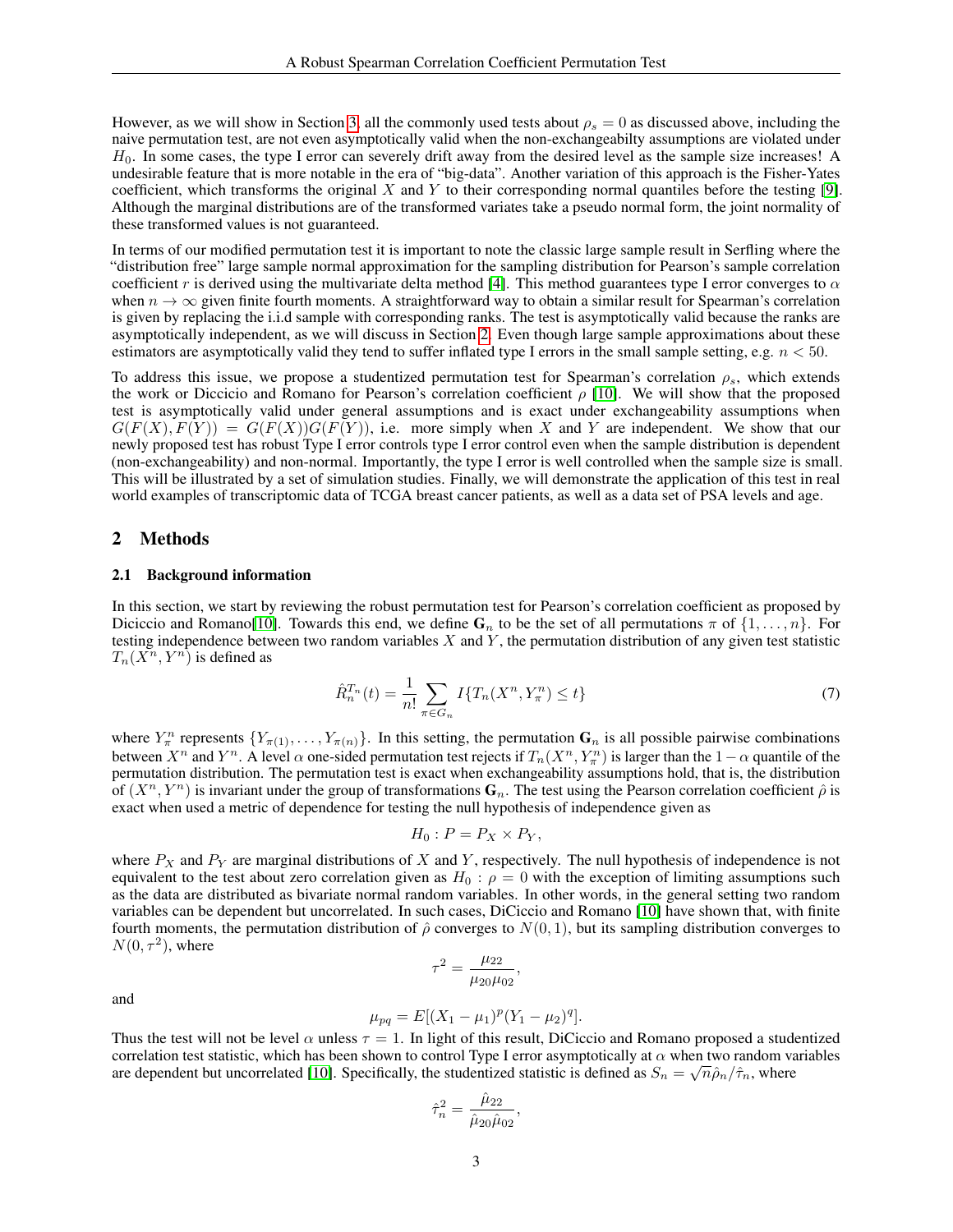$$
\hat{\mu}_{pq} = \frac{1}{n} \sum_{i=1}^{n} (X_i - \bar{X})^p (Y_i - \bar{Y})^q.
$$

The permutation distribution and sampling distribution of  $S_n$  both converge to the standard normal distribution asymptotically. It should be noted that even though the results presented in DiCiccio and Romano[\[10\]](#page-8-9) are based on large sample approximations, the behavior of this test for small to moderate sample sizes is quite good as born out in their simulation results.

#### 2.2 Spearman's permutation correlation test

Spearman's coefficient  $\rho_s(X, Y)$  is the Pearson correlation coefficient of the ranks of X and Y, that is  $\rho(a, b)$ . When there are ties in the data, their ranks are typically taken as an average. Unlike Pearson's correlation coefficient  $\rho$ , which measures the linear relationship between two random variables, Spearman's correlation coefficient  $\rho_s$  measures a monotonic association, thus is far less restrictive. Note that Spearman's correlation coefficient is also the linear measure between  $F(X)$  and  $F(Y)$ . It is also less sensitive to non-normality or extreme values.

Despite the above advantages, it is a misconception that the tests of  $\rho_s = 0$  based on the bivariate normality assumptions underlying the original data will be robust to the deviation from this assumption. In fact, when the original data are independent, their ranks will will be dependent. Thus, tests of  $\rho_s$  typically suffer similar issue as for  $\rho$ . We also emphasize that "normality" refers to the *joint* normality as opposed to marginal normality, because two random variables that are marginally normal can have a joint non-normal distribution. Therefore, the Fisher-Yates coefficient, which back transforms a variables rank through the normal quantile function does not provide what heuristically one may consider as a simple correction. In Section [3,](#page-4-0) we will empirically show that violation of the joint normality assumption will have severe effect on type I error control. In addition, it is in fact impossible for the joint distribution of the ranks to be bivariate normal.

Our approach is to replace  $(X_i, Y_i)$  with their ranks  $(a_i, b_i)$  in order to develop a Spearman's correlation permutation test analog to the Pearson's correlation permutation test, with some subtle differences. The studentized permutation test of the Pearson's  $\rho$  only requires finite fourth moments and that observations are i.i.d. Although the pairs of ranks  $(a_i, b_i)$  are no longer i.i.d observations, we can show that they asymptotically satisfy this condition.

When  $(X_i, Y_i)$  are from paired i.i.d. observations, we have  $(F_X(X_i), F_Y(Y_i))$  being i.i.d. as well. Since  $a_i = Rank(X_i) = n\hat{F}_X(X_i)$  and  $\hat{F}_X(X_i) \to F_X(X_i)$  as  $n \to \infty$ , we have  $\frac{a_i}{n} \to F_X(X_i)$ . Therefore, the paired observations  $(a_i, b_i)$  are asymptotically i.i.d. Consequently, the exchangeability condition will hold at least asymptotically and the test will be asymptotically exact. Intuitively, when n is sufficiently large, knowing  $(a_i, b_i)$  will lend little knowledge on the ranks of another pair  $(a_j, b_j)$ . It can also be shown that the correlation between  $a_i$  and  $a_j (i \neq j)$  is approximately  $-\frac{1}{n-1}$ . Therefore, for a sample sequence  $X^n$ , the correlation matrix of the ranks converges to  $I_n$  when  $n \to \infty$ .

Specifically, the one sided studentized permutation test for testing  $H_0$ :  $\rho_s = 0$  versus  $H_1$ :  $\rho_s > 0$  is performed by the following steps. The test is implemented in the R perk (permutation tests of correlation  $c(k)$ ) oefficients) package, which will be available on CRAN (The Comprehensive R Archive Network, https://cran.r-project.org/) and GitHub (https://github.com/hyu-ub/perk).

- For n paired i.i.d. observations  $(X_1, Y_1), (X_2, Y_2), \ldots, (X_n, Y_n)$ , calculate their ranks within each random variable,  $(a_1, b_1), (a_2, b_2), \ldots, (a_n, b_n)$ .
- Estimate the Spearman's  $\rho_s$  using Equation [5](#page-1-0) as  $r_s$ .
- Estimate the variance of sample estimates  $r<sub>s</sub>$  by

$$
\hat{\tau}_n^2 = \frac{\hat{\mu}_{22}}{\hat{\mu}_{20}\hat{\mu}_{02}},
$$

$$
\hat{\mu}_{pq} = \frac{1}{n} \sum_{i=1}^n (a_i - \bar{a})^p (b_i - \bar{b})^q.
$$

- Calculate the studentized statistic  $R_s = r_s/\tau_n$ .
- Randomly shuffle  $(b_1, b_2, ... b_n)$  for B times. For each permutation, calculate the permuted studentized statistic  $R_s^k, k \in (1, ..., B).$
- Calculate the p-value by

$$
p = \frac{1}{B} \sum_{k=1}^{B} I(R_s^k > R_s).
$$

• Reject  $H_0$  if  $p < \alpha$ .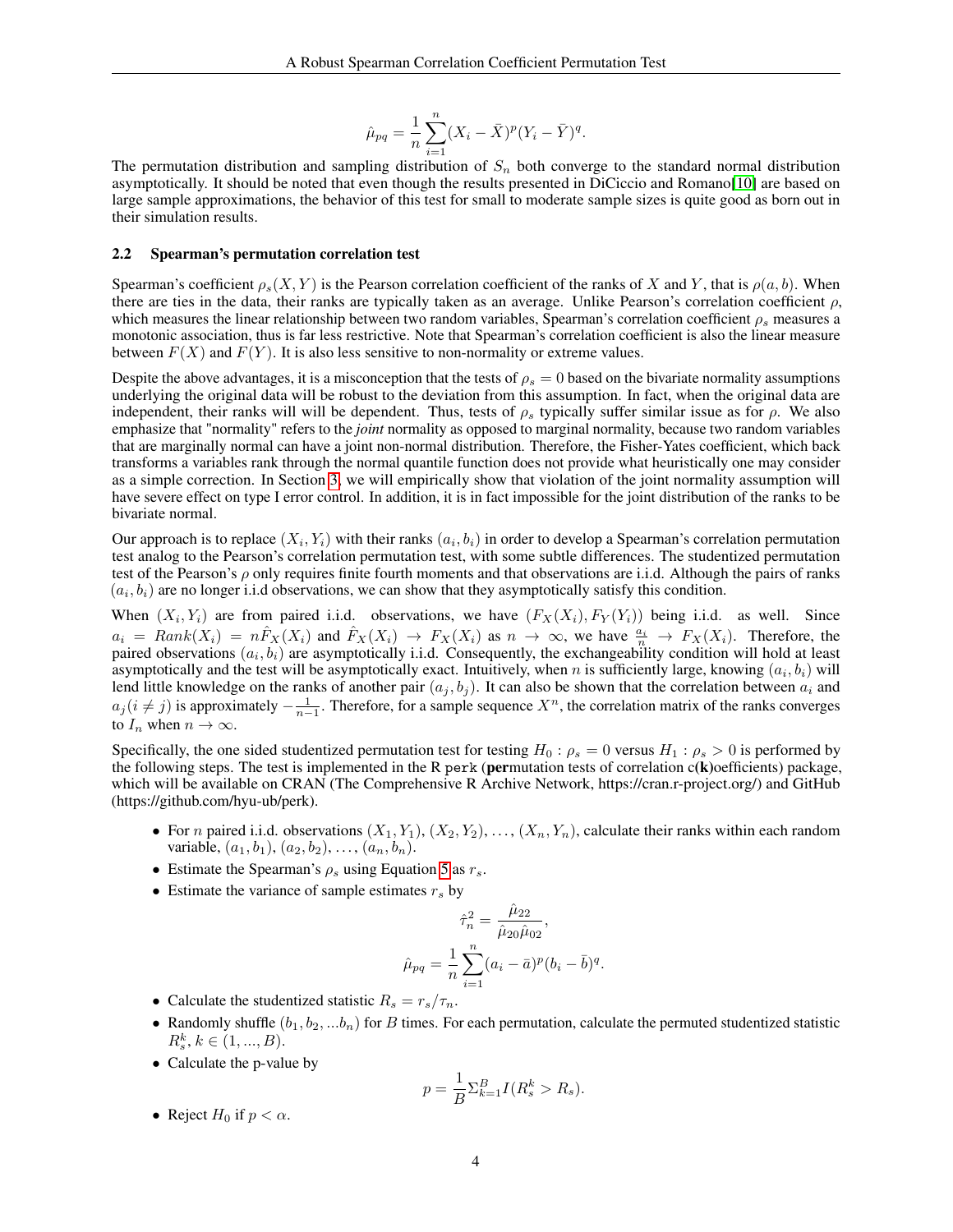## <span id="page-4-0"></span>3 Simulations

We examined the Type I error control across all of the tests introduced above using distributions commonly found in the literature for these examinations across a wide range of settings [\[10,](#page-8-9) [11\]](#page-8-10). For our simulation study, we focused on testing  $H_0$ :  $\rho_c = 0$  versus  $H_1$ :  $\rho_c > 0$ , with sample sizes  $n = 10, 25, 50, 100, 200$ . Each simulation utilized 10, 000 Monte Carlo replications and the number of permutations used is 1,000. We compared the  $t$  test, Fisher's Z-transformation (Fisher's Z), Fisher-Yates method, Serfling's large sample normal approximation (Asymp Norm), naive permutation test (Permute), and studentized permutation test (Stu Permute). The Type I error control for  $\alpha = 0.05$ was examined. The simulation scenarios 1 through 5 from DiCiccio and Romano. Two additional distributions were studied as well:

- 1. Multivariate normal (MVN) with mean zero and identity covariance.
- 2. Exponential given as  $(X, Y) = rS<sup>T</sup>u$  where  $S = diag(\sqrt{2\pi})$  $(2, 1)$ ,  $r \sim \exp(1)$ , and u is uniformly distributed on the two dimensional unit circle.
- 3. Circular given as the uniform distribution on a two dimensional unit circle.
- 4.  $t_{4,1}$  where  $X = W + Z$  and  $Y = W Z$ , where W and Z are iid  $t_{4,1}$  random variables.
- 5. Multivariate t-distribution (MVT) with 5 degrees of freedom.
- 6. Mixture of two bivariate normal distributions given as  $(X, Y) = WZ_1 + (1 W)Z_2$  where  $W \sim$ Bernoulli(0.5),  $Z_1 \sim N(\begin{pmatrix} 0 \\ 0 \end{pmatrix})$ 0  $\bigg)$ ,  $\bigg(\begin{matrix} 1 & \rho \\ 0 & 1 \end{matrix}\bigg)$  $\rho$  1 ),  $Z_2 \sim N(\begin{pmatrix} 0 \\ 0 \end{pmatrix})$ 0  $\bigg)$ ,  $\bigg( \begin{array}{cc} 1 & -\rho \\ 0 & 1 \end{array} \bigg)$  $-\rho$  1 ). We select a range of  $\rho$ 's: 0.1, 0.3, 0.6 and 0.9 to simulate different degrees of dependencies between  $\dot{X}$  and  $Y$  (MVN 1, MVN 3, MVN6, MVN 9).
- 7. Mixture of four bivariate normal distributions (MVN 45), given as  $(X,Y) = \sum_{k=1}^{4} I(W_i = k)Z_i$  where  $P(W = k) = 0.25, k = 1, 2, 3, 4.$  In addition,  $Z_k \sim N(\mu_k, I_2)$ , where  $\mu_1 = (5, 5)^T$ ,  $\mu_2 = (5, -5)^T$ ,  $\mu_3 = (-5, 5)^T$ ,  $\mu_4 = (-5, -5)^T$ .



<span id="page-4-1"></span>Figure 1: Density plots of the a synthetic ( $n = 1,000$ ) for each simulation distributions.

The results in Table [1](#page-6-0) and Figure [2](#page-5-0) show that the large sample asymptotic normal approximation has inflated type I error rates for all distributions when  $n \le 50$ . The t test, Fisher's Z test, Fisher-Yates, and naive permutation tests tend to be over-conservative for the exponential and circular distributions. While for  $t_{4,1}$ , the type I error is consistently inflated. Note that, for these tests, such deviation cannot be corrected as sample size increases. Instead, they may converge to an arbitrary level, either lower or higher than  $\alpha$ .

For MVN 1-9, we simulated a range of dependency among uncorrelated  $X$  and  $Y$ , where MVN 1 has the weakest and MVN 9 has the strongest dependency (Figure [1\)](#page-4-1). The above four tests showed the type I error rate inflation becomes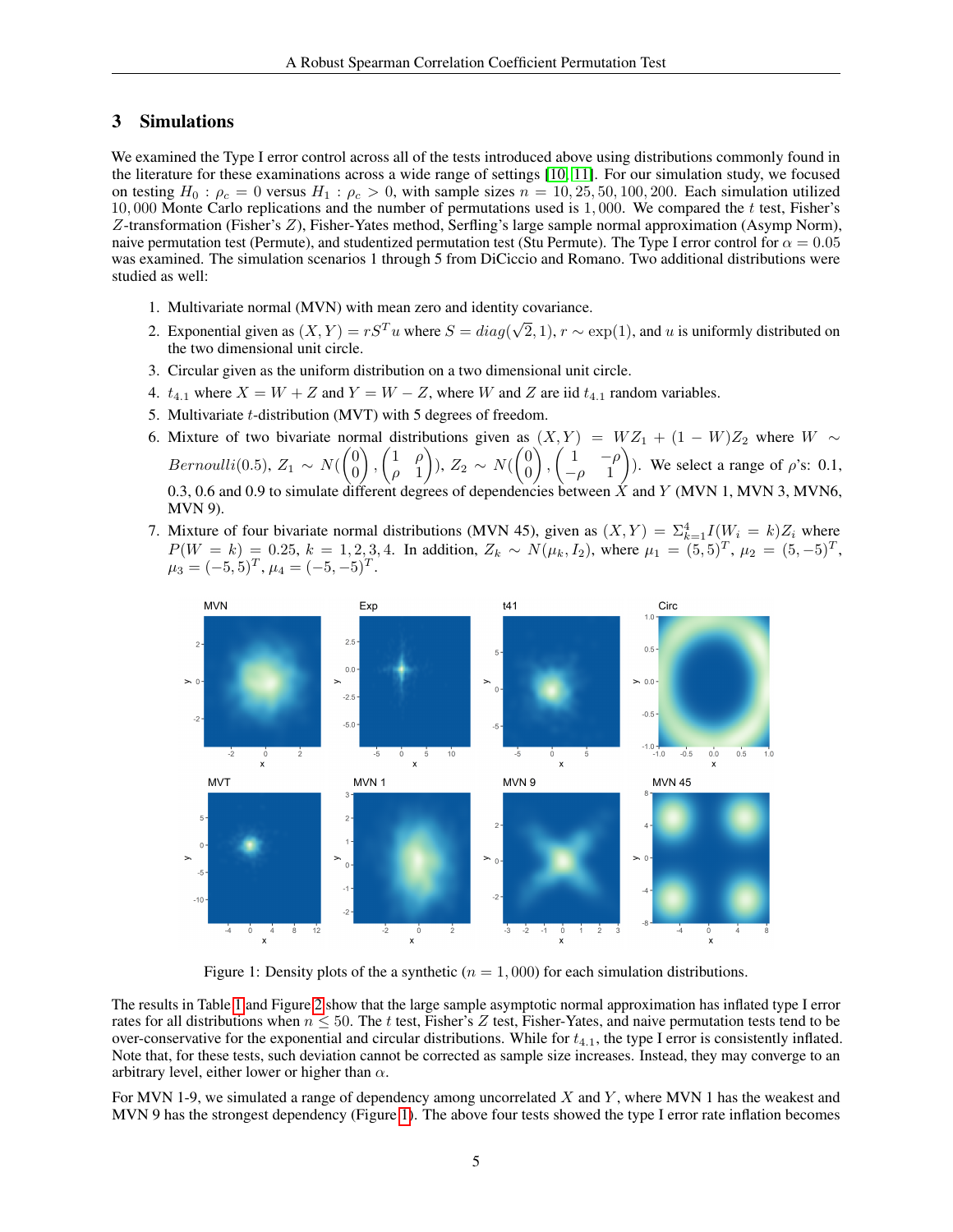increasingly severe as the dependency increases. This demonstrates the failure in controlling type I error results from the data being dependent, which can occur when the underlying distribution is non-normal.

The MVN 45 is a case where the dependency of original data is remedied by using the ranks. In this case, the ranks will distribute as if it comes from a bivariate normal distribution, regardless of the distance between the centers of individual Gaussian sub-populations. Therefore, all four tests show well control of the type I error rate.

On the other hand, the studentized permutation test robustly control type I error for all distributions examined, even when the  $n$  is as small as 10. This demonstrates a clear advantage of the proposed test over all other commonly used tests for Spearman's correlation coefficient.



<span id="page-5-0"></span>Figure 2: Type I error rate of testing  $H_0: \rho_s = 0$  versus  $H_0: \rho_s > 0$ .

# 4 Application

### 4.1 TCGA breast cancer data

As an illustration of our approach, we tested  $H_0: \rho_s = 0$  versus  $H_1: \rho_s > 0$  using The Cancer Genome Atlas (TCGA) breast cancer RNA sequencing (RNA-seq) data. The gene abundance was RSEM normalized [\[12\]](#page-8-11). Fibroblast growth factor (FGF)2, FGF4, FGF7 and FGF20 are representative paracrine FGFs binding to heparan-sulfate proteoglycan and fibroblast growth factor receptors (FGFRs), whereas FGF19, FGF21 and FGF23 are endocrine FGFs binding to Klotho and FGFRs. FGFR1 is relatively frequently amplified and overexpressed in breast and lung cancer, and FGFR2 in gastric cancer. Moreover, FGF2 activates human dermal fibroblasts through transcriptional downregulation of the TP53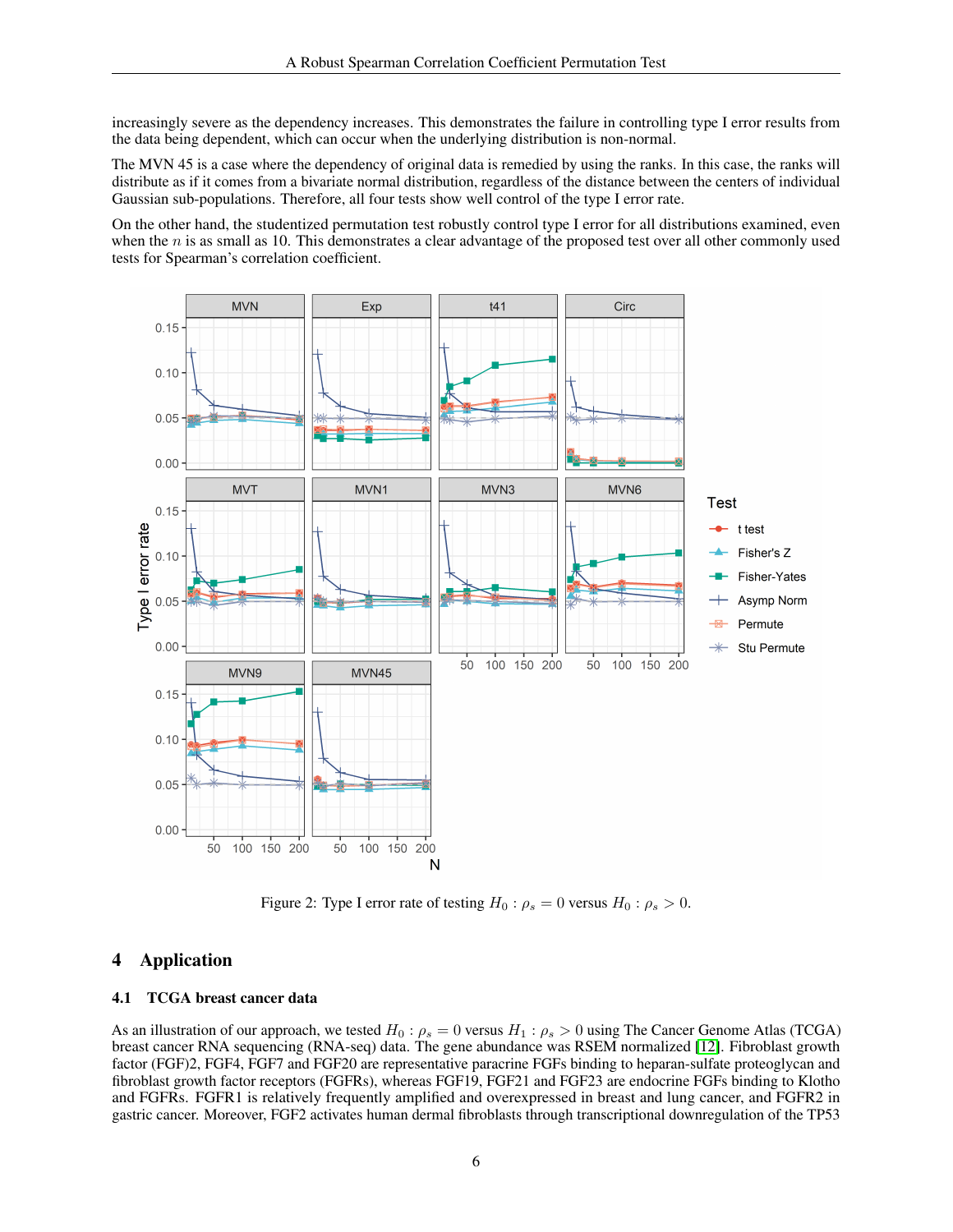| Distribution  | N      | $t$ test | Fisher's Z | Fisher-Yates | Asymp Norm | Permute | Stu Permute |
|---------------|--------|----------|------------|--------------|------------|---------|-------------|
| <b>MVN</b>    | 10     | 0.0498   | 0.0420     | 0.0479       | 0.1223     | 0.0495  | 0.0457      |
|               | 20     | 0.0501   | 0.0444     | 0.0499       | 0.0811     | 0.0494  | 0.0487      |
|               | 50     | 0.0512   | 0.0473     | 0.0509       | 0.0639     | 0.0508  | 0.0525      |
|               | 100    | 0.0529   | 0.0484     | 0.0527       | 0.0596     | 0.0530  | 0.0518      |
|               | 200    | 0.0479   | 0.0438     | 0.0493       | 0.0525     | 0.0487  | 0.0496      |
| Exponential   | 10     | 0.0375   | 0.0295     | 0.0303       | 0.1205     | 0.0368  | 0.0498      |
|               | $20\,$ | 0.0363   | 0.0323     | 0.0270       | 0.0776     | 0.0375  | 0.0497      |
|               | 50     | 0.0362   | 0.0321     | 0.0272       | 0.0629     | 0.0371  | 0.0493      |
|               | 100    | 0.0374   | 0.0329     | 0.0255       | 0.0547     | 0.0374  | 0.0495      |
|               | 200    | 0.0362   | 0.0325     | 0.0278       | 0.0507     | 0.0364  | 0.0476      |
| $t_{4.1}$     | 10     | 0.0625   | 0.0531     | 0.0693       | 0.1275     | 0.0606  | 0.0489      |
|               | 20     | 0.0631   | 0.0574     | 0.0846       | 0.0768     | 0.0629  | 0.0480      |
|               | $50\,$ | 0.0631   | 0.0579     | 0.0910       | 0.0614     | 0.0628  | 0.0457      |
|               | 100    | 0.0677   | 0.0611     | 0.1082       | 0.0567     | 0.0672  | 0.0491      |
|               | 200    | 0.0728   | 0.0675     | 0.1149       | 0.0572     | 0.0731  | 0.0521      |
| Circular      | 10     | 0.0124   | 0.0095     | 0.0041       | $0.0907\,$ | 0.0124  | 0.0514      |
|               | 20     | 0.0052   | 0.0040     | 0.0004       | 0.0620     | 0.0048  | 0.0474      |
|               | 50     | 0.0031   | 0.0024     | 0.0001       | 0.0575     | 0.0030  | 0.0487      |
|               | 100    | 0.0021   | 0.0015     | < 0.0001     | 0.0537     | 0.0024  | 0.0497      |
|               | 200    | 0.0016   | 0.0009     | < 0.0001     | 0.0489     | 0.0020  | 0.0482      |
| <b>MVT</b>    | 10     | 0.0582   | 0.0502     | 0.0626       | 0.1305     | 0.0584  | 0.0497      |
|               | 20     | 0.0596   | 0.0543     | 0.0726       | 0.0825     | 0.0602  | 0.0496      |
|               | 50     | 0.0542   | 0.0489     | 0.0700       | 0.0608     | 0.0553  | 0.0456      |
|               | 100    | 0.0584   | 0.0535     | 0.0740       | 0.0566     | 0.0574  | 0.0496      |
|               | 200    | 0.0590   | 0.0539     | 0.0852       | 0.0527     | 0.0590  | 0.0496      |
| MVN 1         | 10     | 0.0541   | 0.0458     | 0.0499       | 0.1271     | 0.0531  | 0.0534      |
|               | 20     | 0.0484   | 0.0451     | 0.0490       | 0.0777     | 0.0482  | 0.0498      |
|               | 50     | 0.0481   | 0.0428     | 0.0478       | 0.0631     | 0.0484  | 0.0492      |
|               | 100    | 0.0497   | 0.0452     | 0.0520       | 0.0564     | 0.0498  | 0.0497      |
|               | 200    | 0.0495   | 0.0462     | 0.0523       | 0.0529     | 0.0493  | 0.0488      |
| MVN 3         | 10     | 0.0547   | 0.0467     | 0.0539       | 0.1341     | 0.0544  | 0.0497      |
|               | $20\,$ | 0.0557   | 0.0514     | 0.0607       | 0.0814     | 0.0551  | 0.0516      |
|               | $50\,$ | 0.0571   | 0.0498     | 0.0607       | 0.0686     | 0.0562  | 0.0508      |
|               | 100    | 0.0530   | 0.0473     | 0.0651       | 0.0561     | 0.0544  | 0.0497      |
|               | 200    | 0.0529   | 0.0468     | 0.0603       | 0.0517     | 0.0508  | 0.0473      |
| MVN 6         | 10     | 0.0648   | 0.0555     | 0.0740       | 0.1328     | 0.0643  | 0.0461      |
|               | 20     | 0.0694   | 0.0624     | 0.0880       | 0.0832     | 0.0686  | 0.0526      |
|               | $50\,$ | 0.0658   | 0.0606     | 0.0917       | 0.0638     | 0.0650  | 0.0494      |
|               | 100    | 0.0706   | 0.0644     | 0.0988       | 0.0590     | 0.0694  | 0.0498      |
|               | 200    | 0.0678   | 0.0615     | 0.1034       | 0.0527     | 0.0667  | 0.0496      |
| MVN 9         | 10     | 0.0944   | 0.0843     | 0.1173       | 0.1405     | 0.0924  | 0.0573      |
|               | $20\,$ | 0.0932   | 0.0865     | 0.1276       | 0.0829     | 0.0913  | 0.0502      |
|               | 50     | 0.0965   | 0.0891     | 0.1414       | 0.0662     | 0.0948  | 0.0519      |
|               | 100    | 0.0997   | 0.0928     | 0.1425       | 0.0593     | 0.0994  | 0.0498      |
|               | 200    | 0.0950   | 0.0882     | 0.1531       | 0.0536     | 0.0953  | 0.0494      |
| <b>MVN 45</b> | 10     | 0.0564   | 0.0467     | 0.0487       | 0.1301     | 0.0547  | 0.0515      |
|               | $20\,$ | 0.0492   | 0.0444     | 0.0480       | 0.0791     | 0.0491  | 0.0482      |
|               | $50\,$ | 0.0481   | 0.0445     | 0.0507       | 0.0634     | 0.0482  | 0.0512      |
|               | 100    | 0.0492   | 0.0447     | 0.0498       | 0.0557     | 0.0497  | 0.0488      |
|               | 200    | 0.0521   | 0.0468     | 0.0492       | 0.0552     | 0.0509  | 0.0519      |

<span id="page-6-0"></span>Table 1: Type I error rate of testing  $H_0: \rho_s = 0$  versus  $H_0: \rho_s > 0$ .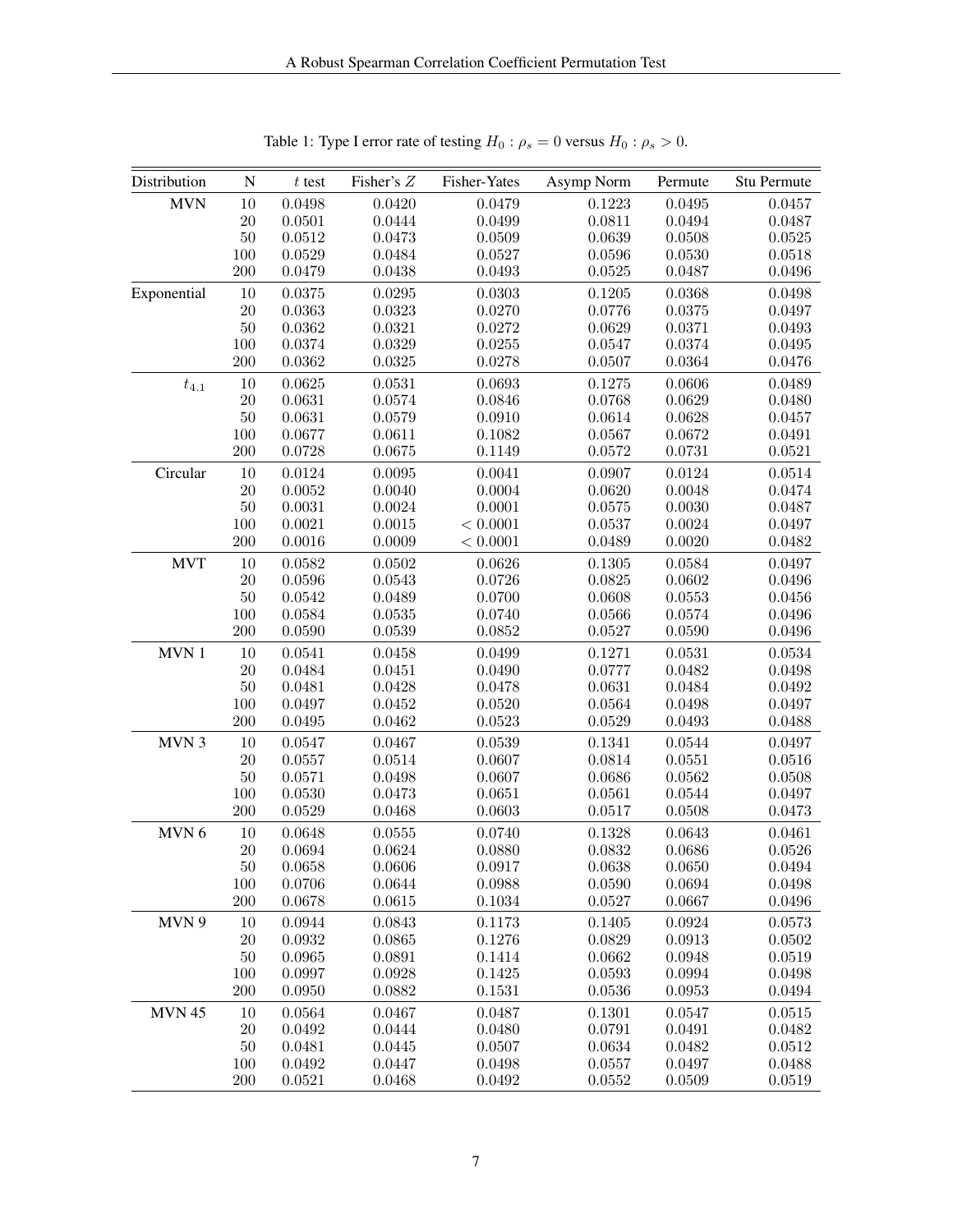gene [\[13\]](#page-8-12). In this application, we examine whether the transcriptomic abundance of FGFR1 is correlated with that of TP53. To investigate the performance in small sample settings, we selected 18 samples from 17 mucinous carcinoma patients. The scatter plot of log-transformed TP53 and FGFR1 abundances is shown in Figure [3](#page-7-0) (*left*). The marginal normality of data was examined by Shapiro-Wilk test and the bivariate normality was examined by Henze-Zikler test. The p values of Shapiro-Wilk tests for log-transformed TP53 and FGFR1 abundances are 0.6077 and 0.0644, respectively. The p value of Henze-Zikler test is 0.3478. Although there is no statistical significant, the marginal of FGFR1 abundance likely deviates from normal distribution.

The estimated Spearman's correlation is  $\hat{\rho}_s = 0.4056$ . Table [2](#page-7-1) shows the results of hypothesis testing. Only the result of studentized permutation test is non-significant at  $\alpha = 0.05$  and suggests there is no evidence of positive correlation between TP53 and FGFR1. In fact the biology does not support a positive correlation either, since FGFR1 mediates negative regulation of TP53 by FGF2 at transcriptional level [\[13\]](#page-8-12). Indeed, if we include all samples ( $n \approx 1200$ ) from TCGA breast cancer cohort, then all tests will fail to reject  $H_1$  with p-values over 0.5 except for Fisher-Yates test. Together with the results from the simulations, the result by studentized permutation test is clearly more reliable.



<span id="page-7-0"></span>Figure 3: Scatter plot of log-transformed TP53 versus FGFR1 abundance for TCGA data (*left*), and age versus − log(PSA) for the PSA data (*right*).

<span id="page-7-1"></span>Table 2: Results of testing  $H_0: \rho_s = 0$  versus  $H_1: \rho_s > 0$  for TCGA breast cancer data and PSA data.

| <b>Tests</b>        | $p$ value (TCGA) | $p$ value (PSA) |
|---------------------|------------------|-----------------|
| $t$ test            | 0.047            | < 0.001         |
| Fisher's $Z$        | < 0.001          | < 0.001         |
| <b>Fisher-Yates</b> | < 0.001          | < 0.001         |
| Asymp Norm          | 0.039            | < 0.001         |
| Permute             | 0.033            | < 0.001         |
| <b>Stu Permute</b>  | 0.081            | < 0.001         |

## 4.2 PSA data

The testing methods were also applied to a data set of age and baseline prostate-specific antigen (PSA) levels [\[14\]](#page-9-0). The data consists of age and PSA levels of 480 subjects, of which 473 have complete paired observations. The sample Spearman's correlation coefficient between age and PSA is  $\hat{\rho}_s = -0.1622$ . Since the alternative hypothesis of proposed test is  $H_1: \rho_s > 0$ , we applied a negative log transformation on PSA levels. Similar as the TCGA example, the marginal normality of data was examined by Shapiro-Wilk test, and the bivariate normality was examined by Henze-Zikler test. The p values of Shapiro-Wilk tests for log-transformed age and PSA levels are  $0.0208$  and  $0.0301$ , respectively. The p value of Henze-Zikler test is < 0.0001. The results indicates the distribution is not bivariate normal. Figure [3](#page-7-0) (*right*) shows the scatter plot of age versus  $-\log(PSA)$ . Table [2](#page-7-1) shows that all tests rejects the  $H_1$  and conclude there is a non-zero correlation between age and PSA. The is an example where all tests have consistent results. Although the normality tests are significant, such deviation may have been remedied by using the ranks in this specific example.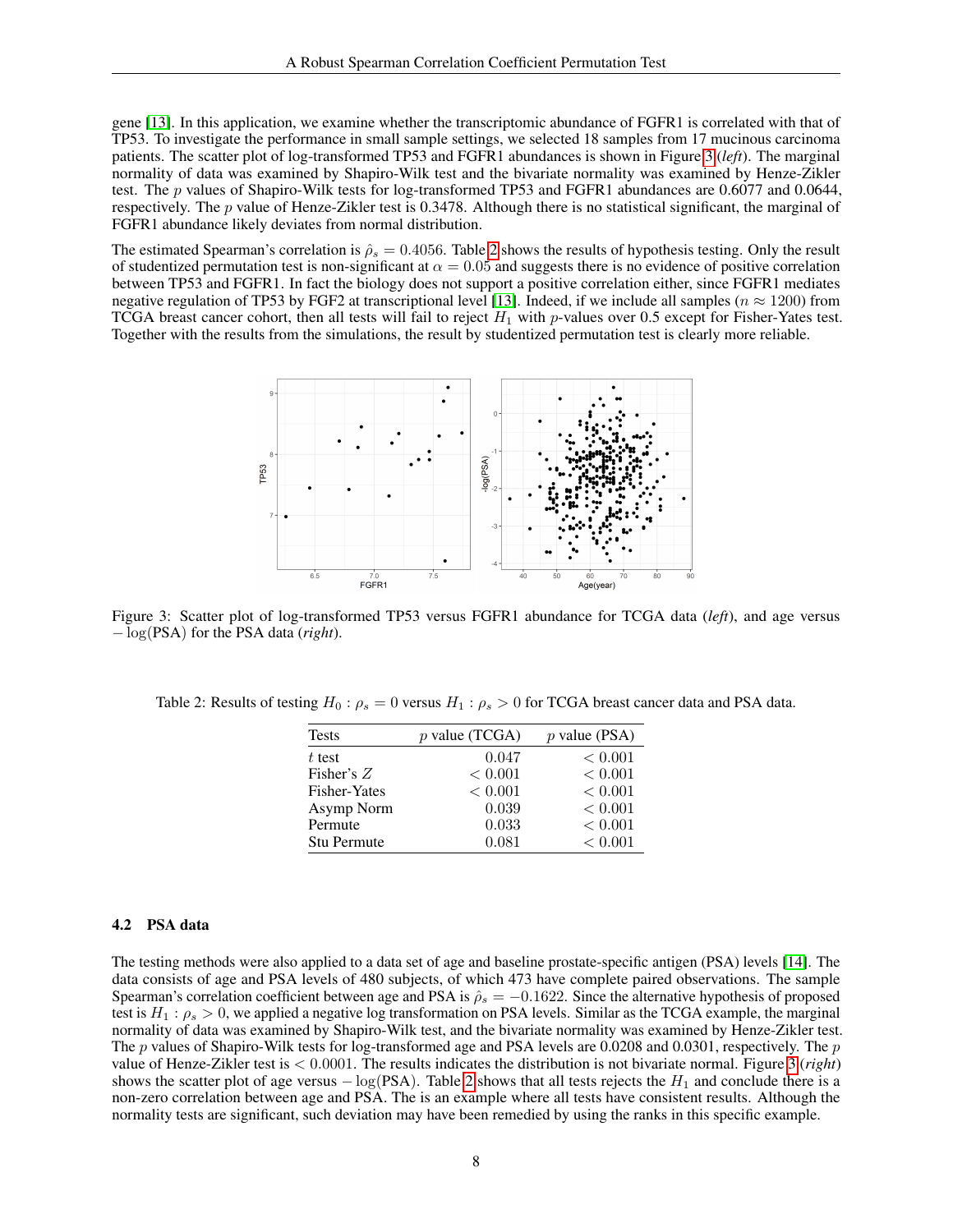## 5 Discussion

Conventional tests of the Spearman's correlation rely on normality assumption, including t-test, Fisher's Z transformation, and naive permutation test, which fails to control Type I error rates when the assumption is violated. This was illustrated in our simulations studies (Section [3\)](#page-4-0). Such defect cannot be remedied by transforming the marginal distributions such as by Fisher-Yates coefficient. Notably, the deviation from bivariate normality can result in a convergence of type I error rate to an arbitrary level when  $n \to \infty$ . This indicates that, under scenarios when two random variables are uncorrelated but dependent, the type I error will not be controlled at desired level no matter how large the sample size is. On the other hand, the Serfling's test based on delta method guarantees that the type I error rate converges to  $\alpha$  as long as the fourth order moment is finite. However, it typically suffers an inflated type I error when sample size is under 50.

In this work, we present a robust Spearman's correlation permutation test based on studentized statistic for testing  $H_0: \rho_s = 0$  versus  $H_1: \rho_s > 0$ . The proposed approach is inspired by the work by DiCiccio and Romano [\[10\]](#page-8-9), which was developed for Pearson's correlation. Through extensive simulation studies and real world application, we show the proposed test controls type I error even when sample size is as small as 10 and normality assumption is violated. Therefore, the test is valid in general cases. In addition, the studentized statistic can also be used for bootstrapping tests, so as to test for more general point null hypotheses [\[11\]](#page-8-10). In conclusion, the proposed studentized permutation test should be used as a routine for testing non-zero Spearman's correlation coefficient.

# Acknowledgments

This work was supported by Roswell Park Cancer Institute and National Cancer Institute (NCI) grant P30CA016056, NRG Oncology Statistical and Data Management Center grant U10CA180822 and IOTN Moonshot grant U24CA232979-01. The results shown here are in part based upon data generated by the TCGA Research Network: https://www.cancer.gov/tcga. The PSA data example is based on research using information obtained from www.projectdatasphere.org, which is maintained by *Project Data Sphere, LLC*. Neither *Project Data Sphere, LLC* nor the owner(s) of any information from the website have contributed to, approved or are in any way responsible for the contents of this publication.

### References

- <span id="page-8-0"></span>[1] Jeffrey M Stanton. Galton, pearson, and the peas: A brief history of linear regression for statistics instructors. *Journal of Statistics Education*, 9(3), 2001.
- <span id="page-8-1"></span>[2] Karl Pearson. Vii. mathematical contributions to the theory of evolution.—iii. regression, heredity, and panmixia. *Philosophical Transactions of the Royal Society of London. Series A, containing papers of a mathematical or physical character*, (187):253–318, 1896.
- <span id="page-8-2"></span>[3] Charles Spearman. The proof and measurement of association between two things. 1961.
- <span id="page-8-3"></span>[4] Maurice Kendall and Alan Stuart. The advanced theory of statistics, 2: 240–80. *London: Charles Griffin*, 1979.
- <span id="page-8-4"></span>[5] PAP Moran. Rank correlation and product-moment correlation. *Biometrika*, 35(1/2):203–206, 1948.
- <span id="page-8-5"></span>[6] R Core Team et al. R: A language and environment for statistical computing, 2013.
- <span id="page-8-6"></span>[7] SAS Institute. *Base SAS 9.4 procedures guide*. SAS Institute, 2015.
- <span id="page-8-7"></span>[8] Edgar C Fieller, Herman O Hartley, and Egon S Pearson. Tests for rank correlation coefficients. i. *Biometrika*, 44(3/4):470–481, 1957.
- <span id="page-8-8"></span>[9] Ronald A Fisher and Frank Yates. *Statistical tables: For biological, agricultural and medical research*. Oliver and Boyd, 1938.
- <span id="page-8-9"></span>[10] Cyrus J DiCiccio and Joseph P Romano. Robust permutation tests for correlation and regression coefficients. *Journal of the American Statistical Association*, 112(519):1211–1220, 2017.
- <span id="page-8-10"></span>[11] Alan D Hutson. A robust pearson correlation test for a general point null using a surrogate bootstrap distribution. *Plos one*, 14(5):e0216287, 2019.
- <span id="page-8-11"></span>[12] Bo Li and Colin N Dewey. Rsem: accurate transcript quantification from rna-seq data with or without a reference genome. *BMC bioinformatics*, 12(1):323, 2011.
- <span id="page-8-12"></span>[13] Masaru Katoh. Fgfr inhibitors: Effects on cancer cells, tumor microenvironment and whole-body homeostasis. *International journal of molecular medicine*, 38(1):3–15, 2016.